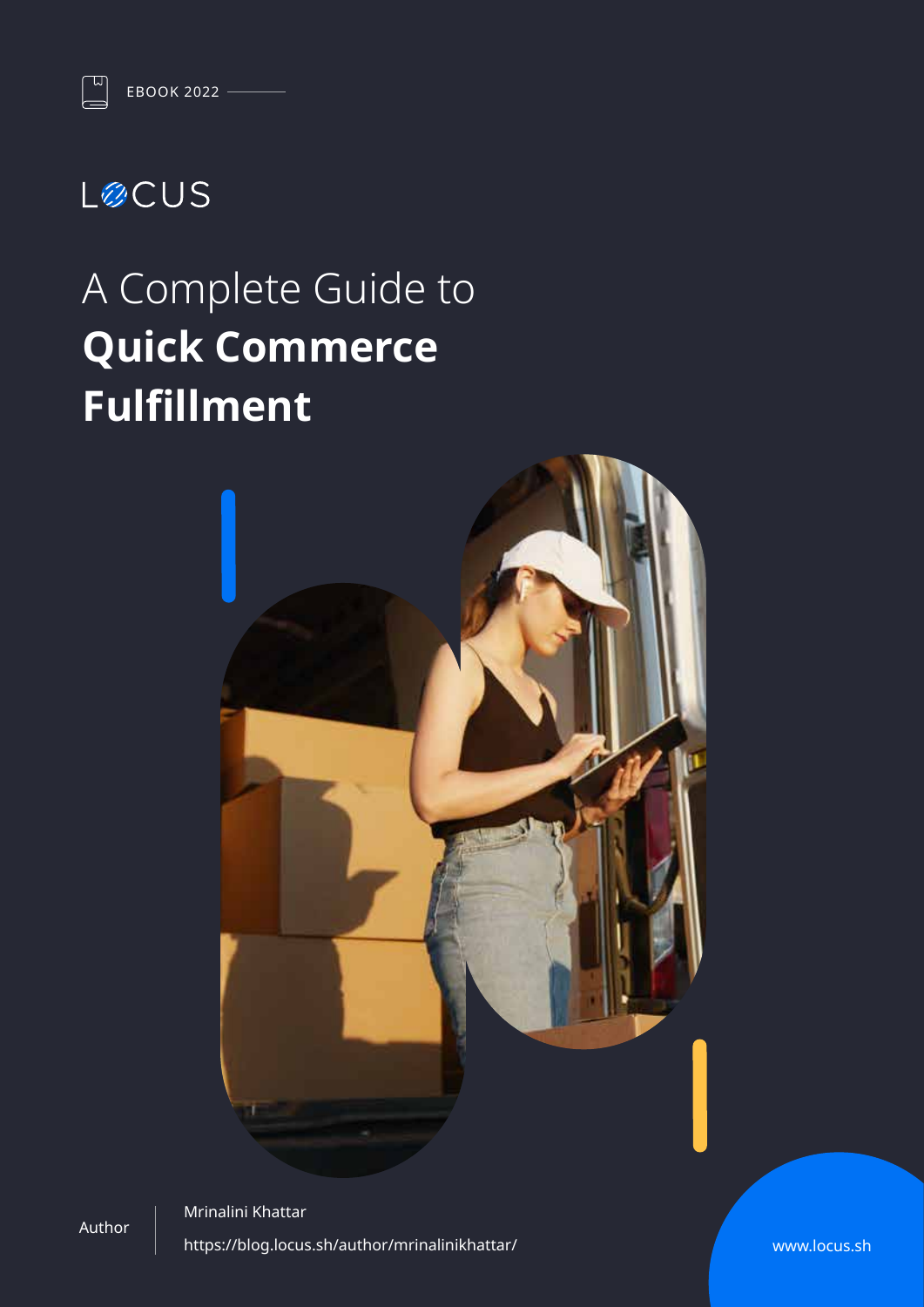### **Content**

#### SECTION 01

| <b>Overview</b>         | በ1 |  |
|-------------------------|----|--|
| SECTION 02              |    |  |
| The rapid rise of quick | 01 |  |
| commerce                |    |  |
|                         |    |  |
| SECTION 03              |    |  |
| What is quick commerce? | 02 |  |
|                         |    |  |
|                         |    |  |



| What has made quick  | 03 |
|----------------------|----|
| commerce so popular? |    |

#### SECTION 05

| <b>Characteristics that define</b> | 04 |
|------------------------------------|----|
| quick commerce                     |    |

#### SECTION 06

| Why is quick commerce    | 05 |
|--------------------------|----|
| shopping a growing trend |    |
| among customers?         |    |



#### SECTION 07

| How do retailers benefit by | 07 |
|-----------------------------|----|
| embracing quick commerce?   |    |

#### SECTION 08

| <b>Factors to consider when</b> | 09 |
|---------------------------------|----|
| implementing a q-commerce       |    |
| fulfillment model               |    |

#### SECTION 09

| <b>Addressing the challenges in</b> | 10 |
|-------------------------------------|----|
| your quick commerce supply          |    |
| chain with logistics tech           |    |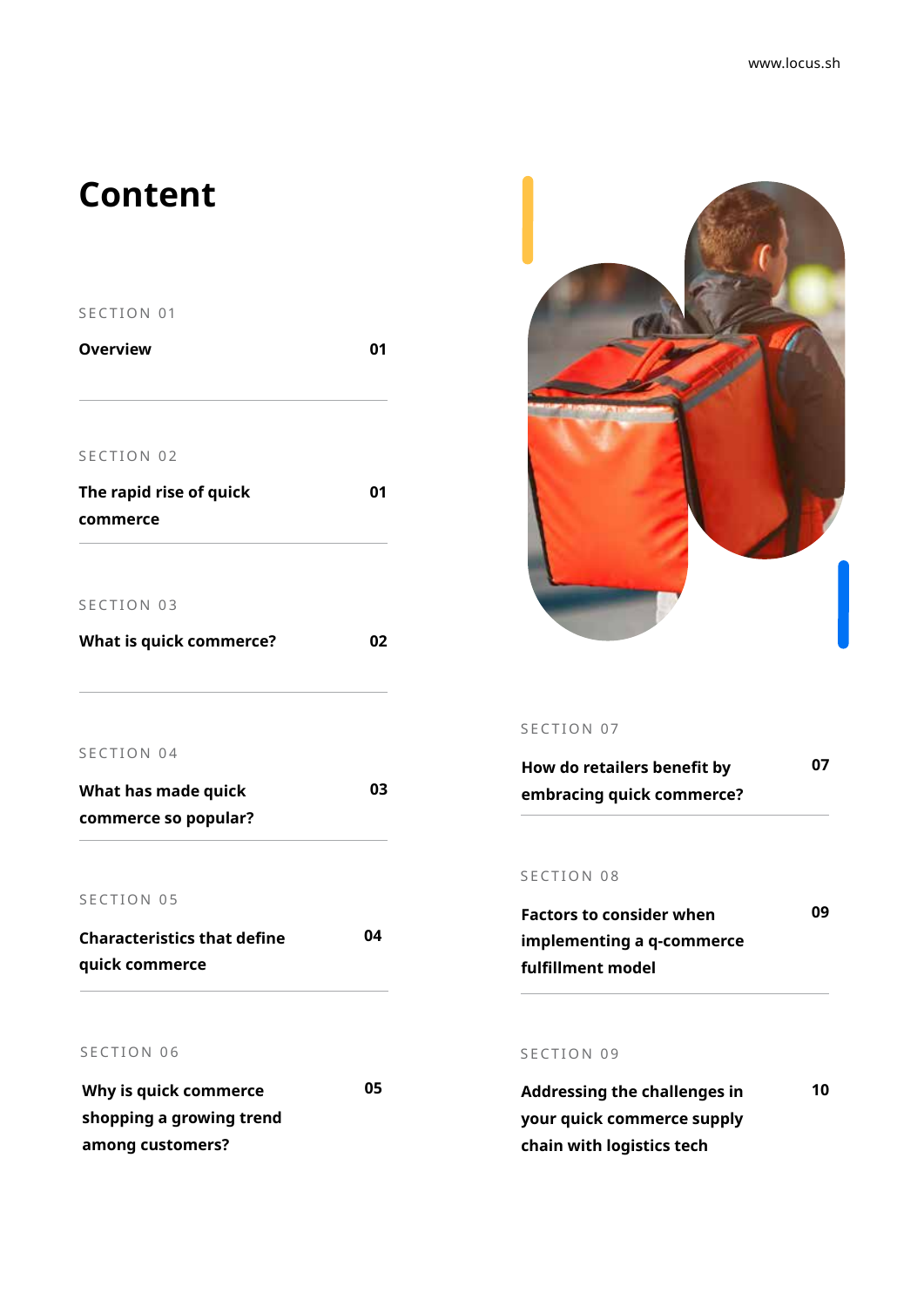### **Overview**

One of the best things about ordering pizza, apart from the fact that it is pizza, is that it is delivered to your doorstep in no time. Now imagine that this super fast delivery was extended to other essential and non-essential products as well. Life would become much easier, wouldn't it? This is what quick commerce or q-commerce is all about. It is also the latest buzzword in the supply chain industry as an emerging business model that promises quick fulfillment, and, needless to say, enhanced customer satisfaction.

### **The rapid rise of quick commerce**



Quick commerce is all about speed and aims to get to the customer in the fastest way possible. Sometimes referred to as on-demand delivery or e-grocery, q-commerce looks like the very future of e-commerce, put on the fast track by the global pandemic. Needless to say, q-commerce is set to transform the way businesses operate forever and the competition will get fiercer by the day.

COVID-19 shook the world, turning the hospitality and retail industries on their heads, forcing them to reevaluate their strategies and look for new ways to run their business. Customers were now tied to their homes and their expectations were higher than ever. Quick commerce emerged as the new generation of e-commerce, offering greater convenience and speedier home deliveries to customers.

This ebook will look at what quick commerce is all about, its key characteristics, how the fulfillment model works, and what it means for customers and brands. The book will also highlight the challenges that quick commerce businesses face and how last-mile logistics technology can help brands achieve excellence in quick commerce fulfillment, thereby enhancing the end customer experience.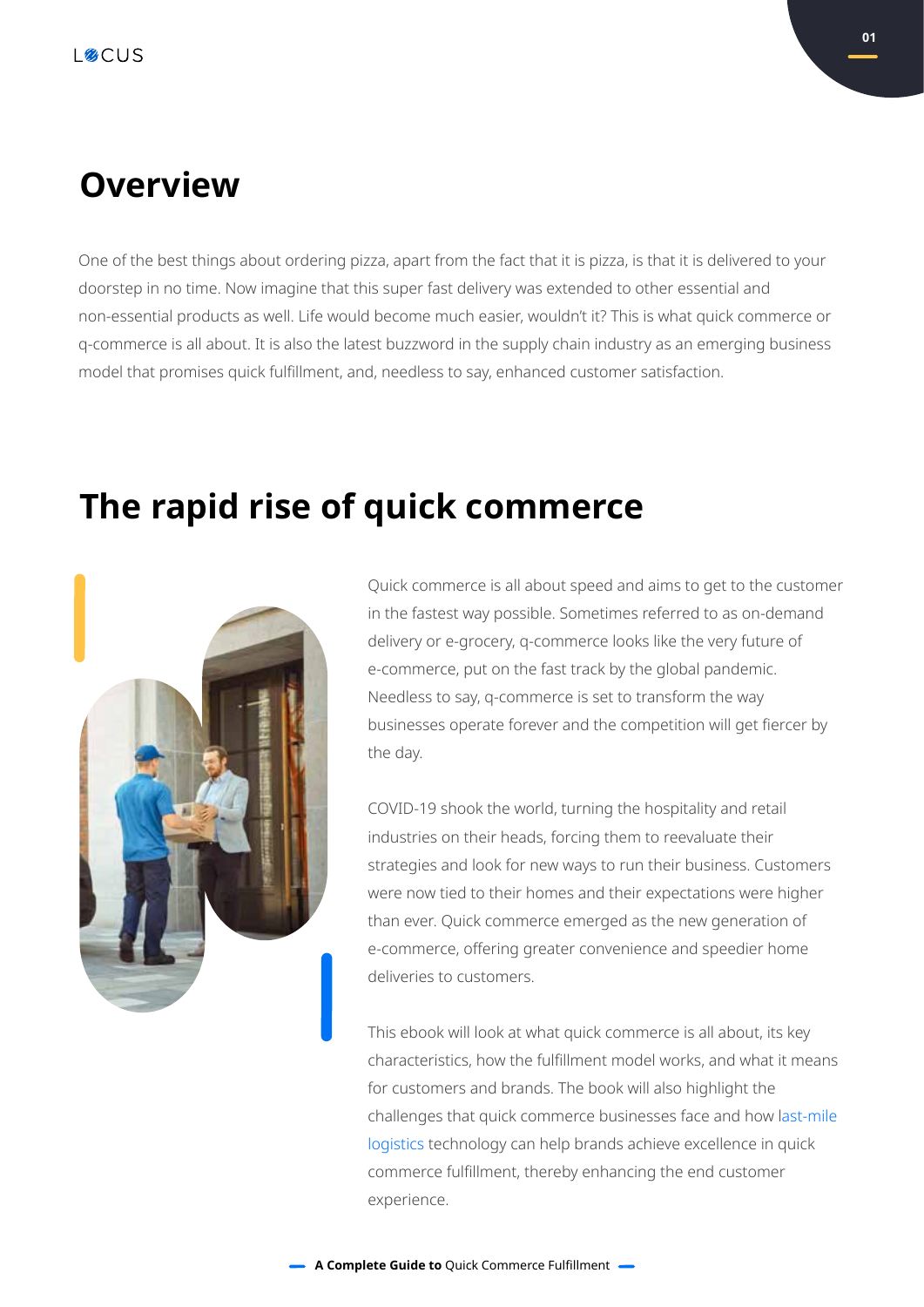### **What is quick commerce?**

As the name suggests, q-commerce is quick commerce and is defined by speed. It is hyper-local, hyper-fast on demand delivery. Under this delivery model, customers can expect to receive the order not within hours but minutes. Speed is the golden rule of the quick commerce business model that must be adhered to. If implemented correctly, brands are able to fulfill orders within an hour; sometimes even under ten minutes. The model focuses on small orders, and convenience products such as groceries, stationeries, personal hygiene products, or over-the-counter medicines that are available locally to the customer.

#### **Ouick commerce: What customers order**

#### Based on survey by LocalCircles (sample size: 9,000-10,000)



According to a 2021 survey in the US, one in two consumers would choose fast delivery if grocery products were priced well. Q-commerce brings the merits of conventional e-commerce with innovations in the last mile to bring the product to the customer in the blink of an eye. The reason retailers are able to meet these seemingly impossible timelines is because they focus on small orders that can be picked up from local warehouses and dark stores by delivery agents on two-wheelers.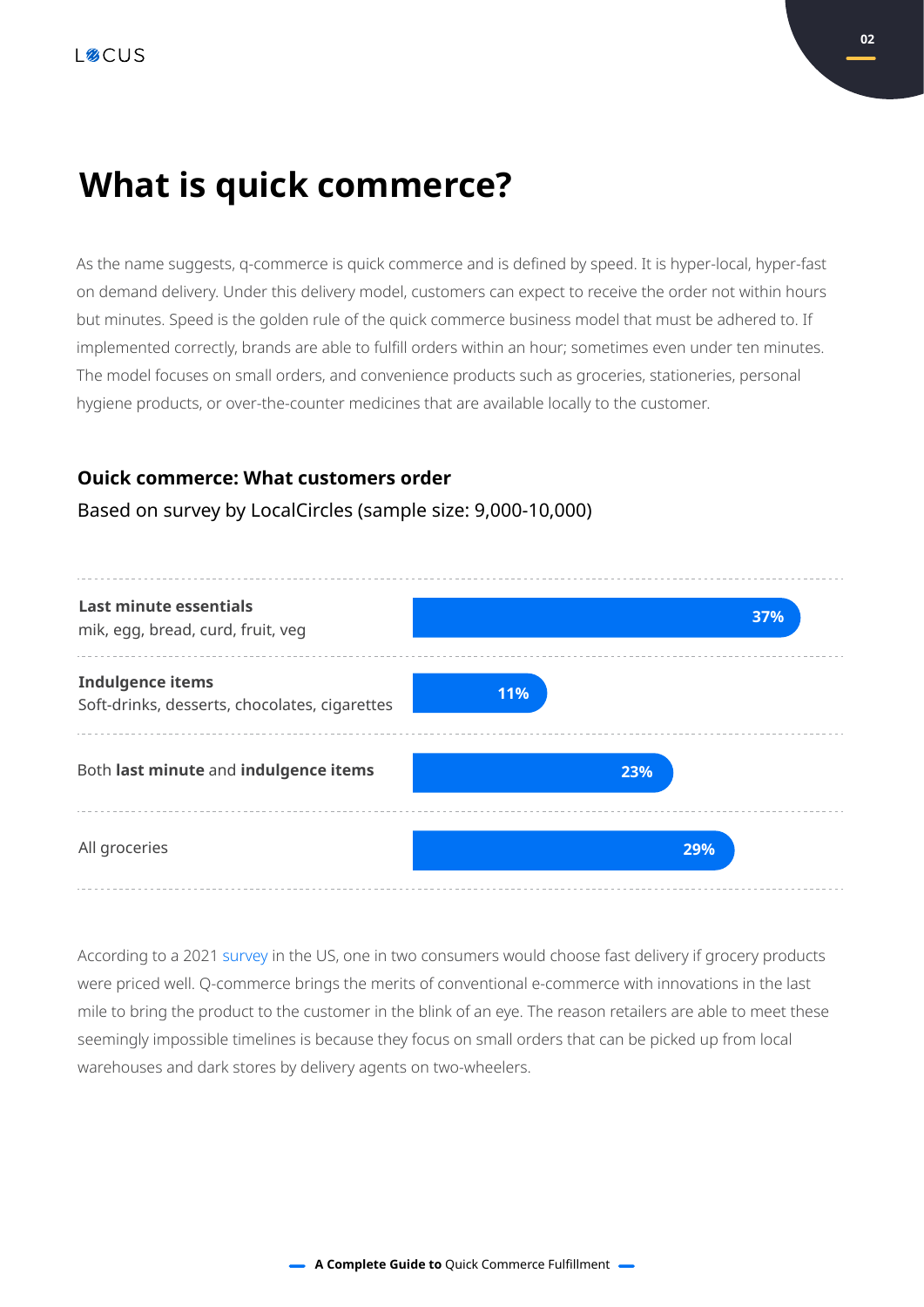### **What has made quick commerce so popular?**



A one word answer to that question would be the pandemic. But q-commerce has piqued the interest of businesses since the boom of Amazon Prime delivery. According to a report, in 2021 alone, consumers purchased \$11.2 billion worth of goods on Amazon during Prime Day, up 7.7% from \$10.4 billion in 2020. Prime put the consumer on top and steadily made same-day delivery the norm. Short delivery windows meant happy and loyal customers and businesses wanted to do everything in their power to retain them.

The pandemic acted as a catalyst. As store aisles were left empty and consumers were forced to spend all day at home, everything from potato chips to television sets was now home delivered. Businesses tightened their seatbelts and joined the race to deliver goods to customers in little or no time and quick commerce became the buzzword.

The kind of deliveries that restaurants have been carrying out for decades is now an expectation from retailers in 2022. Advancement in technology and local warehouses have made q-commerce a reality for many businesses.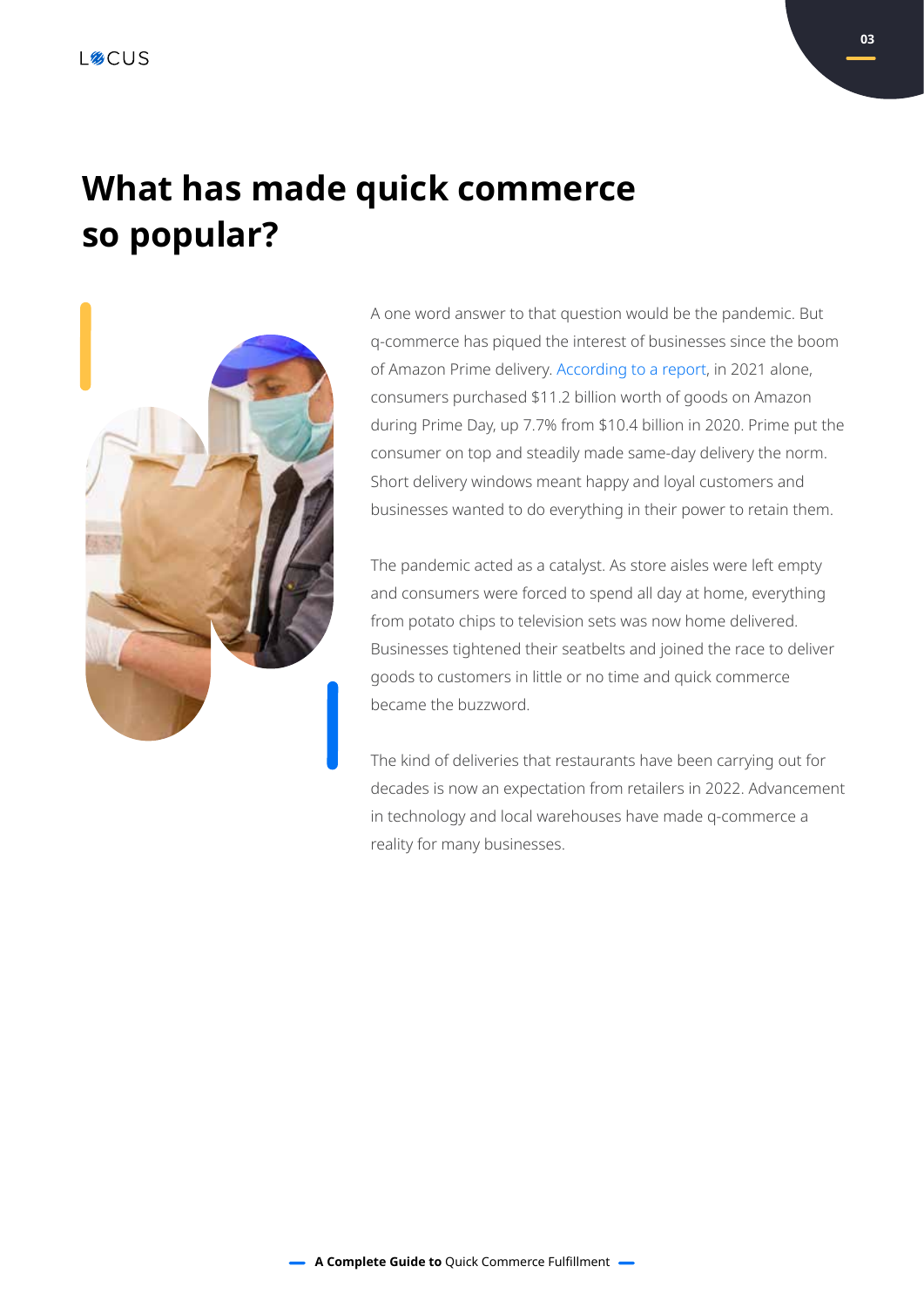## **Characteristics that define quick commerce**

What makes quick commerce different from traditional e-commerce is that it draws inspiration from the food delivery model. While the focus of e-commerce is on pricing, q-commerce attends to customer demands such as speed, convenience and an overall streamlined experience. Here are some of the characteristics that define quick commerce.

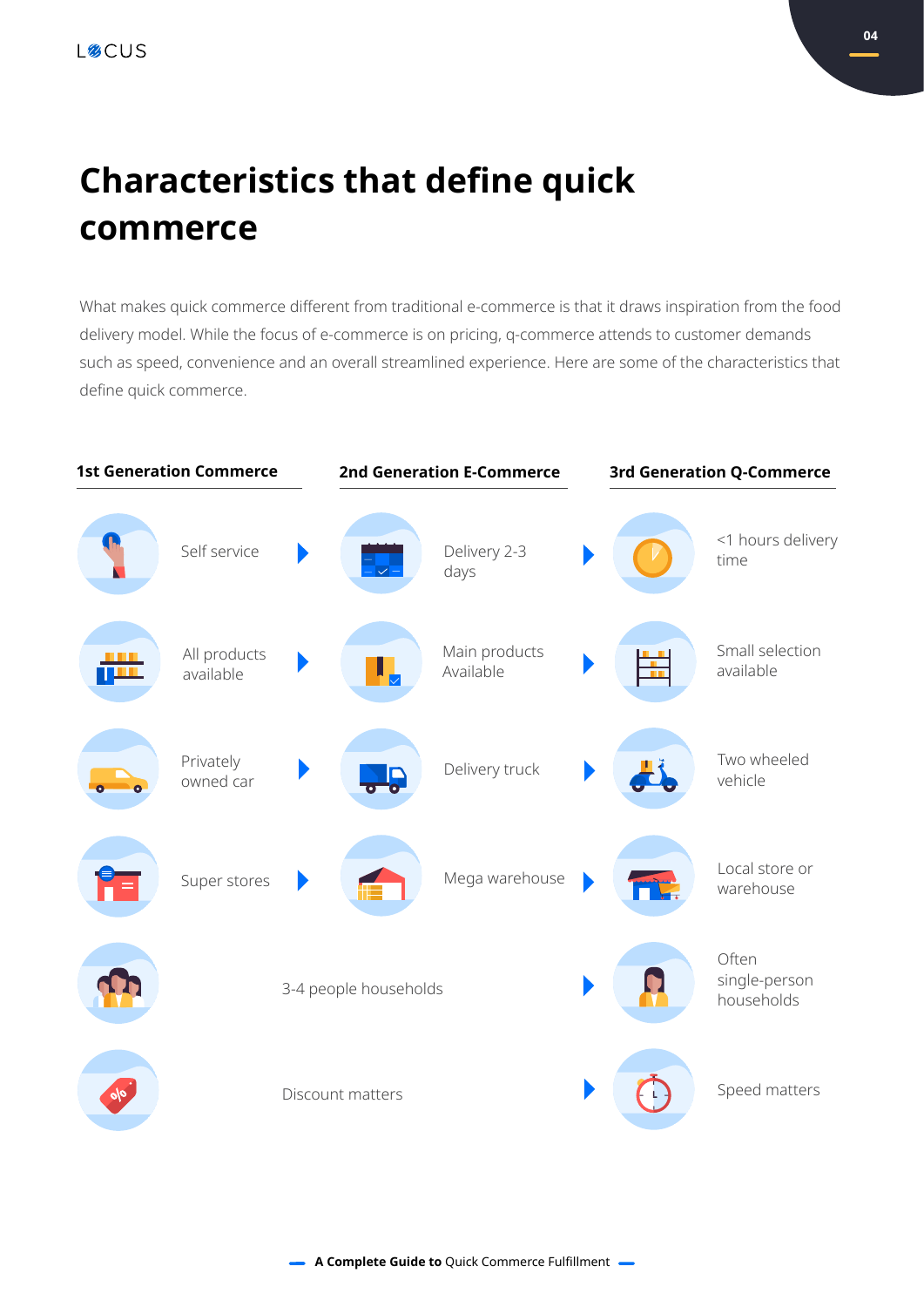| <b>Lightning fast delivery</b>             | Much like food delivery, q-commerce brands deliver goods at the<br>customer's doorstep in 10-30 minutes of ordering. Sitting to watch<br>movie but out of popcorn? Don't worry, it will reach you in no time.                                               |
|--------------------------------------------|-------------------------------------------------------------------------------------------------------------------------------------------------------------------------------------------------------------------------------------------------------------|
| <b>Small selection of goods</b>            | Most e-commerce businesses focus on keeping a wide variety of<br>goods available so as to appeal to a large customer base.<br>Q-commerce businesses maintain their focus on a small, curated<br>selection, to ensure stock availability and better service. |
| <b>Two-wheeler friendly</b>                | Q-commerce businesses run with the help of delivery persons<br>zipping through the traffic on a two wheeler to get to the customer<br>in as little time as possible.                                                                                        |
| <b>Makes use of local warehouses</b>       | Instead of opting for centralized warehouses, q-commerce<br>businesses choose local warehouses, dark stores, micro-fulfilment<br>centers and pop-up distribution centers to ensure product<br>availability and increase the proximity to the customer.      |
| Fewer products, more frequent<br>purchases | Q-commerce brands build customer loyalty by providing the right<br>environment for repeat purchases. The product selection is small<br>but orders are multiple and are placed repeatedly.                                                                   |

## **Why is quick commerce shopping a growing trend among customers?**

Quick commerce fulfillment is a dream come true for customers, making commands out of customer's wishes and bringing deliveries magically to their doorsteps in the blink of an eye.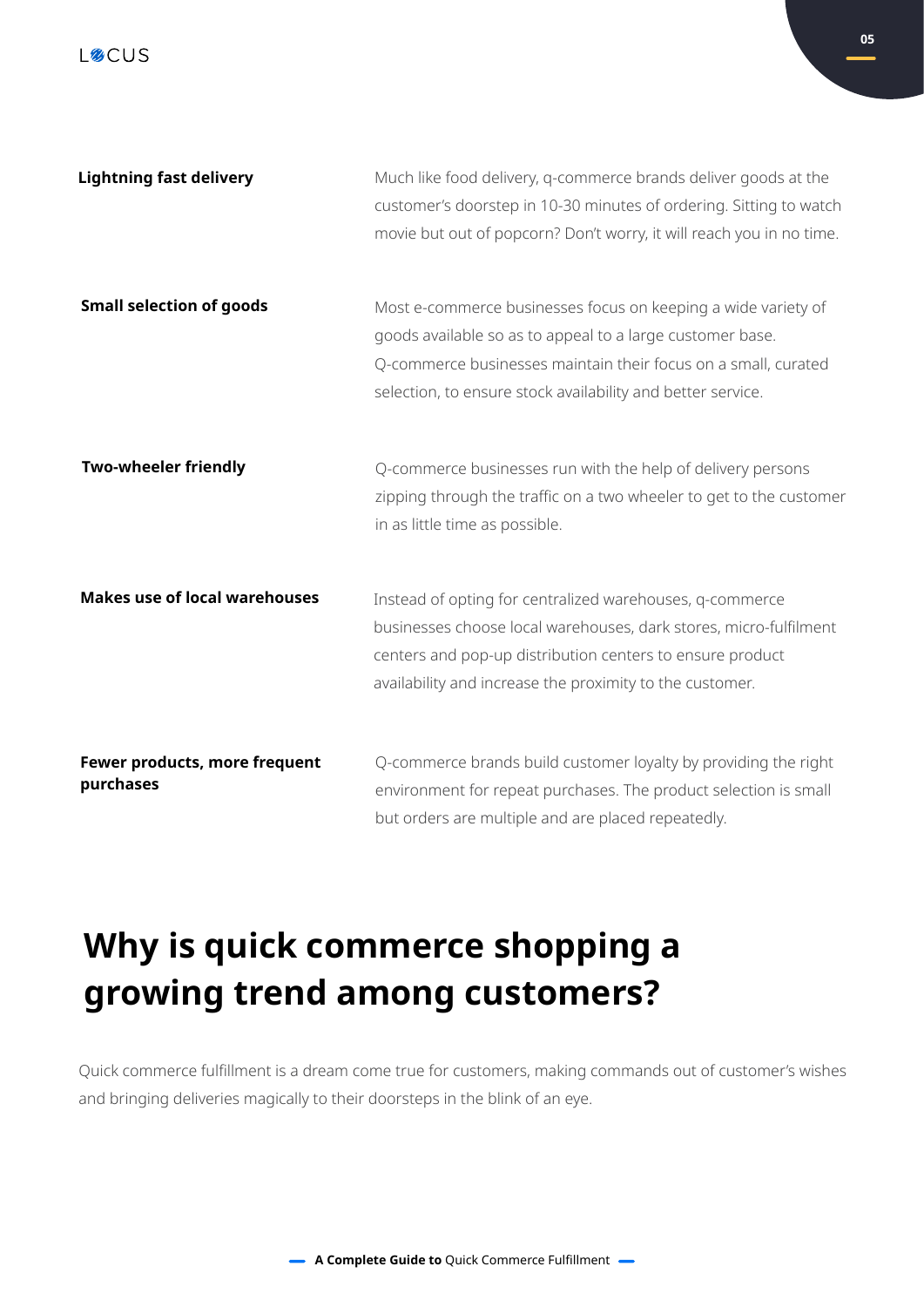#### **Quick Commerce: A race against time**



#### **It's quick**

As the name suggests, q-commerce businesses are all about speed. They're also about keeping the promise to the customer. The key to maintaining a good relationship with the customer is by being clear about your delivery time and sending regular updates to keep them on the same page.

#### **It's convenient**

The biggest selling point of q-commerce is the sheer convenience of it. The customer need only place an order and, a few minutes later, it is made available to them. Q-commerce is also a lifesaver when it comes to delivering essential items.

#### **It makes customers happy**

When carried out efficiently, q-commerce brings the best of speed, convenience, and delivery experience to make customers happy. Happy customers mean repeat customers and repeat customers mean loyalty.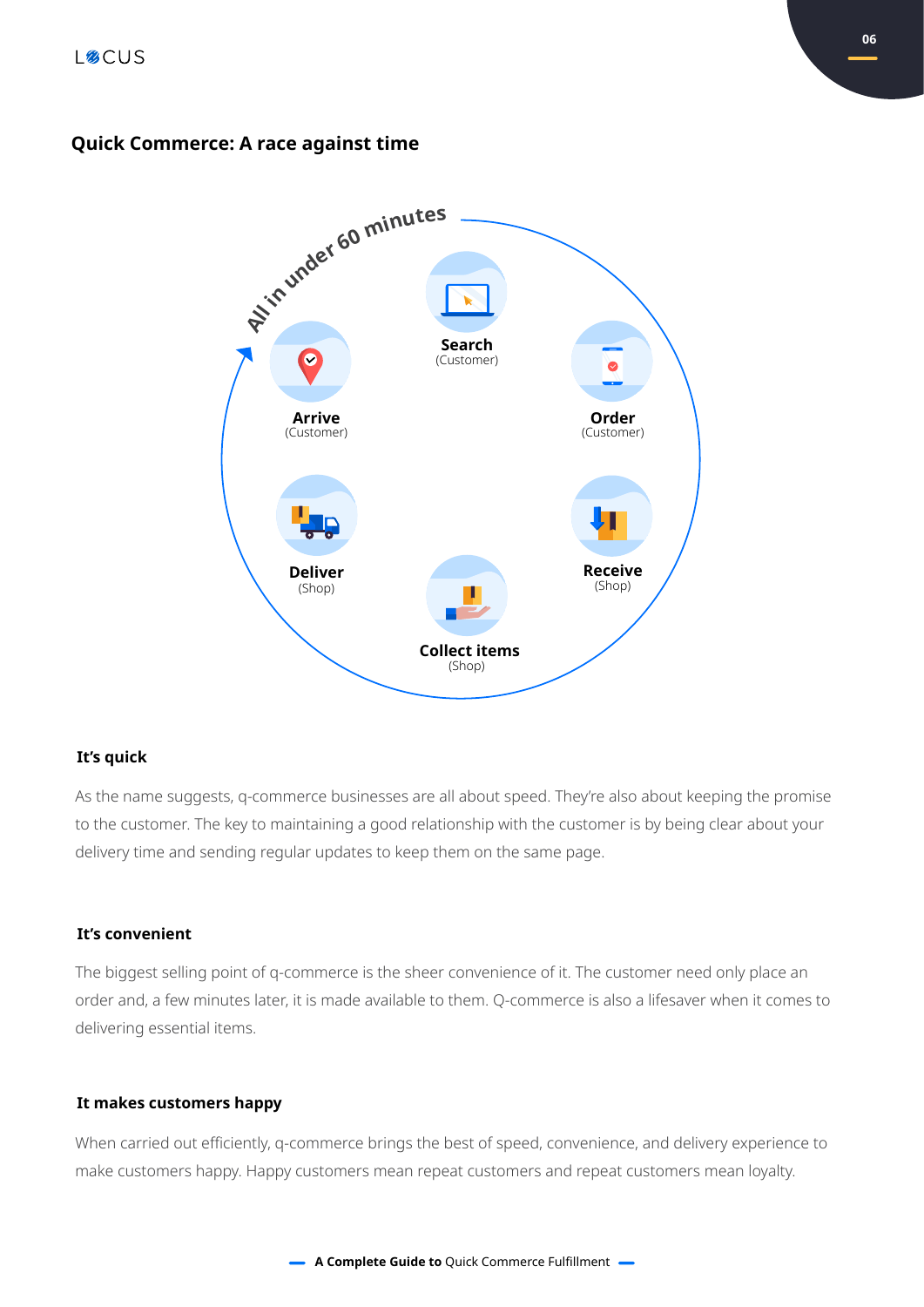### **How do retailers benefit by embracing quick commerce?**

While it may seem that only customers are benefitting from the speed and convenience that q-commerce brings with it, businesses have much to gain as well.

#### **Greater profit margins**

According to a research conducted by Adobe, in March 2021 the online retail spending in the United States accelerated with a 49% year on year growth. Commerce Department data for 2021 shows a consumer spend of \$870.78 billion online, which was a big jump from \$762.68 billion in 2020. A Deloitte study found that half of online shoppers in the US were ready to spend more money for on-demand or pick-up options if it meant the order reached them in no time.

#### **US ecommerce sales, in \$billions of USD**



Source: Digital commerce 360, U.S Department of Commerce retail data; February 2022

\*Total retail figures exclude sales of items not normally purchased online such as spending at restaurants, bars, automobile dealers, gas stations and fuel dealers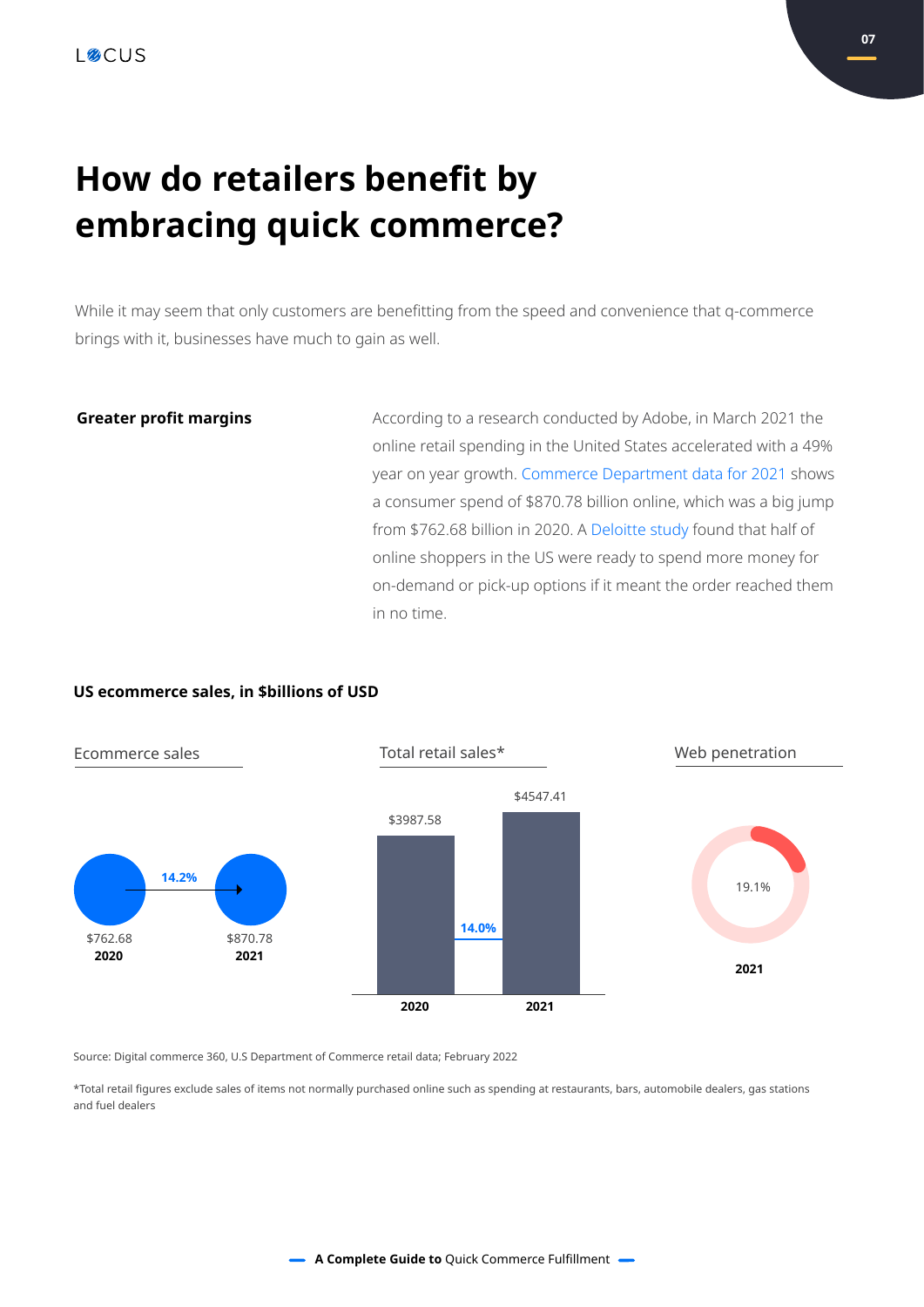| <b>Customer loyalty</b>        | An enhanced experience, with deliveries well-under one hour is the<br>perfect recipe for gaining and retaining customers. As long as |
|--------------------------------|--------------------------------------------------------------------------------------------------------------------------------------|
|                                | businesses deliver on their promise, they can ensure a higher                                                                        |
|                                | lifetime value of a customer. These deliveries promote                                                                               |
|                                | sustainability, as customers who tend to buy only what they need                                                                     |
|                                | more frequently, rather than in bulk, waste less food. Other than                                                                    |
|                                | this, couriers make deliveries on small electric vehicles that save on                                                               |
|                                | fuel, serving as another reason for customer loyalty.                                                                                |
|                                |                                                                                                                                      |
| <b>Better brand awareness</b>  | By providing a better value proposition and experience to                                                                            |
|                                | customers, q-commerce businesses can stand out in a crowd.                                                                           |
|                                | Retail is a competitive space and offering your customers the best                                                                   |
|                                | in-line service can build brand awareness.                                                                                           |
|                                |                                                                                                                                      |
| <b>Better customer insight</b> | According to a PwC survey, 63% of US consumers said they were                                                                        |
|                                | more likely to shell out personal information if they were provided                                                                  |
|                                | with great service. Efficiency and convenience sit at the top in                                                                     |
|                                | consumer expectations. Quick commerce is a great way for                                                                             |
|                                | companies to gain additional information about consumers. This                                                                       |
|                                | information can in turn shine light on consumer patterns to create                                                                   |

an improved customer experience.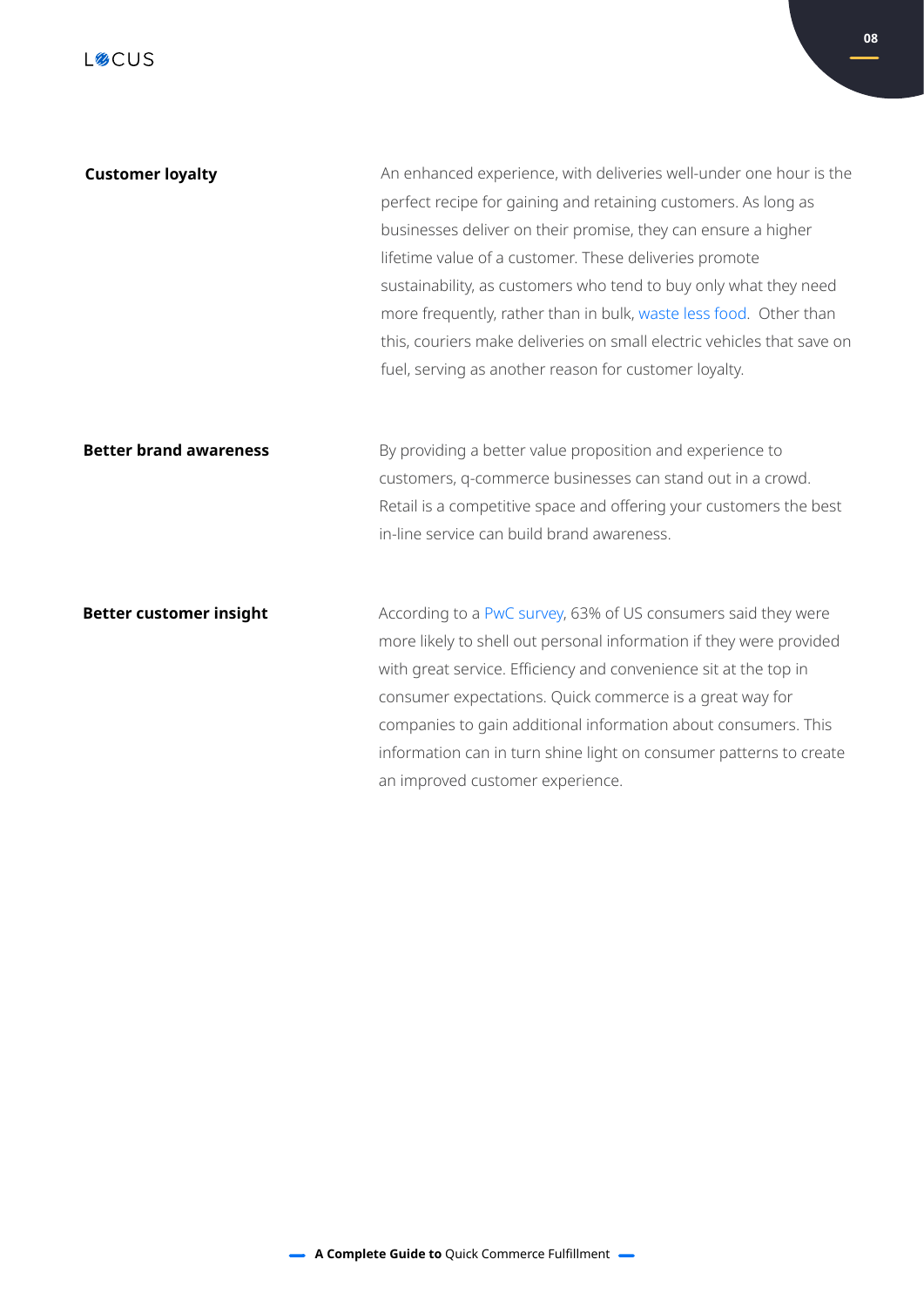## **Factors to consider when implementing a q-commerce fulfillment model**

As convenient as q-commerce looks, it creates a real challenge for retailers to implement effectively. Time is of essence and businesses must do everything in their power to deliver on their promise. These three factors are essential to making quick commerce successful for your business.

| <b>Finding out if quick commerce</b><br>is right for you | The first question for businesses to answer is whether their brand<br>can benefit from implementing q-commerce at all. If your company<br>is into furniture delivery, it doesn't make sense to implement quick<br>commerce as you deal with fragile goods that require proper<br>installation. Even if you are in the Fast-Moving Consumer Goods<br>(FMCG) industry, there are a select number of items that will be<br>appropriate-think grocery items, toiletries, cosmetics and other<br>small-sized products.                             |
|----------------------------------------------------------|-----------------------------------------------------------------------------------------------------------------------------------------------------------------------------------------------------------------------------------------------------------------------------------------------------------------------------------------------------------------------------------------------------------------------------------------------------------------------------------------------------------------------------------------------|
| <b>Staying tech-ready</b>                                | Q-commerce is a speed race, and you can only fly if you stay on top<br>of the latest technology. Internal communications, especially, must<br>be faultless to ensure accurate operational timing and delivery<br>resource availability. An efficient Order Management System (OMS)<br>can help you with a single view of inventory, and provide the<br>customer with the same kind of transparency. Last-mile logistics<br>tech can help you plan daily dispatches, automate human-intensive<br>processes and improve on-ground efficiencies. |
| <b>Proximity to the customer</b>                         | In order to make quick commerce fulfillment actually quick, it is<br>important that you have access to local distribution centers, dark<br>retail stores, warehouses and micro-fulfilment centers. The choice<br>of vehicle is also vital, so consider investing in a dependable fleet<br>of riders to fulfill the order.                                                                                                                                                                                                                     |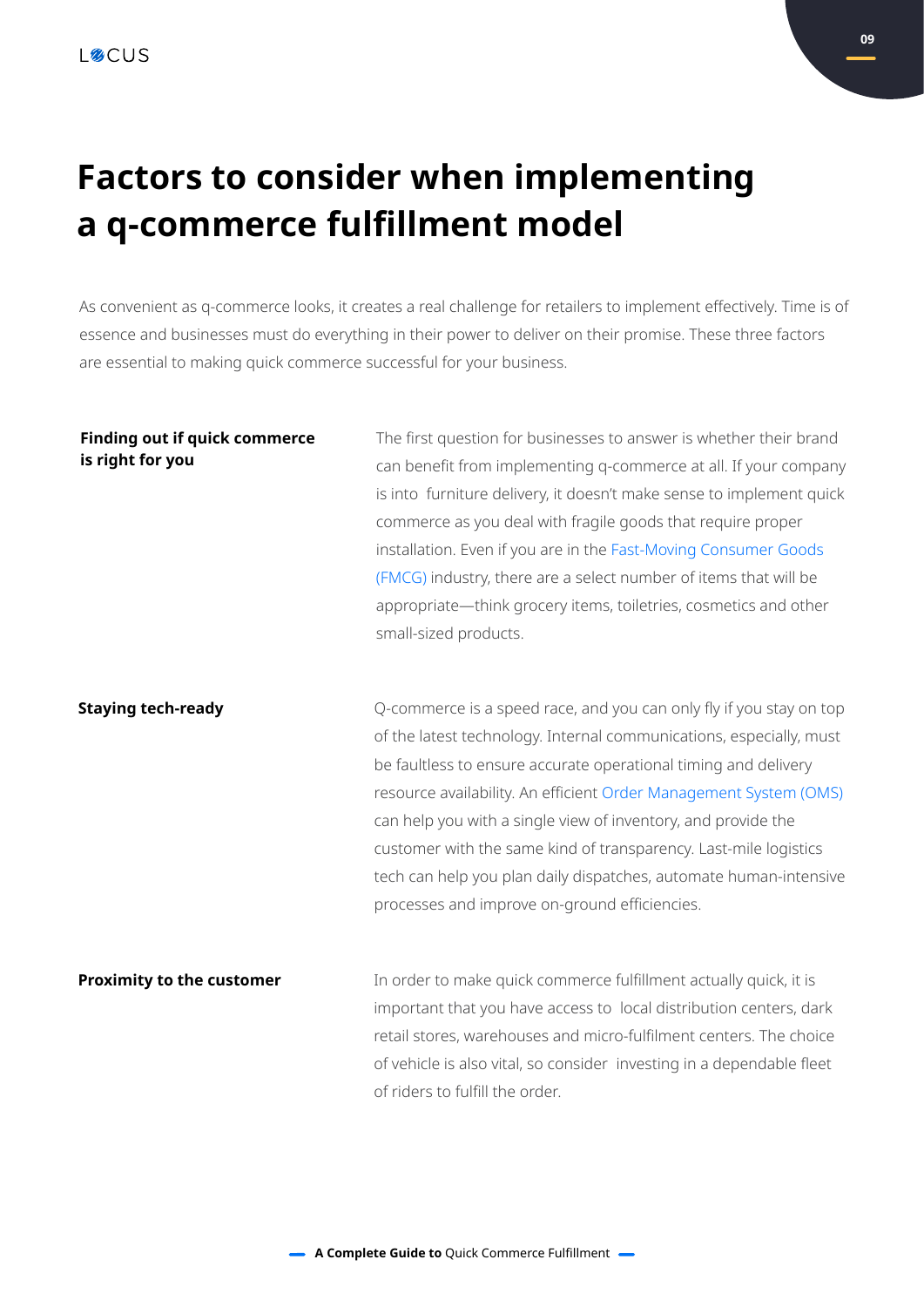## **Addressing the challenges in your quick commerce supply chain with logistics tech**



In this era of instant gratification and convenience-induced shopping trends, quick commerce is a blessing for every customer. But as a business, the pressure to deliver on time and keep the promise can be extremely daunting.

You might often come across these real-world last-mile delivery challenges while operating a quick commerce delivery model:

- Dispatching hundreds of day-to-day orders
- Finding and assigning the right delivery partners for every order
- Ensuring on-time and in-full deliveries despite multiple on-ground restrictions and traffic constraints
- Accommodating on-demand orders along with scheduled orders effectively
- Tackling on-ground delays or errors with limited visibility

Choosing an efficient OMS can bridge the gaps between your logistics planning and execution with accurate dispatching, order scheduling, resource allocation and real-time tracking of orders. accounting, processing, order entry and tracking warehouse operations. Locus' OMS is a one stop solution for planning and executing your quick commerce deliveries effectively.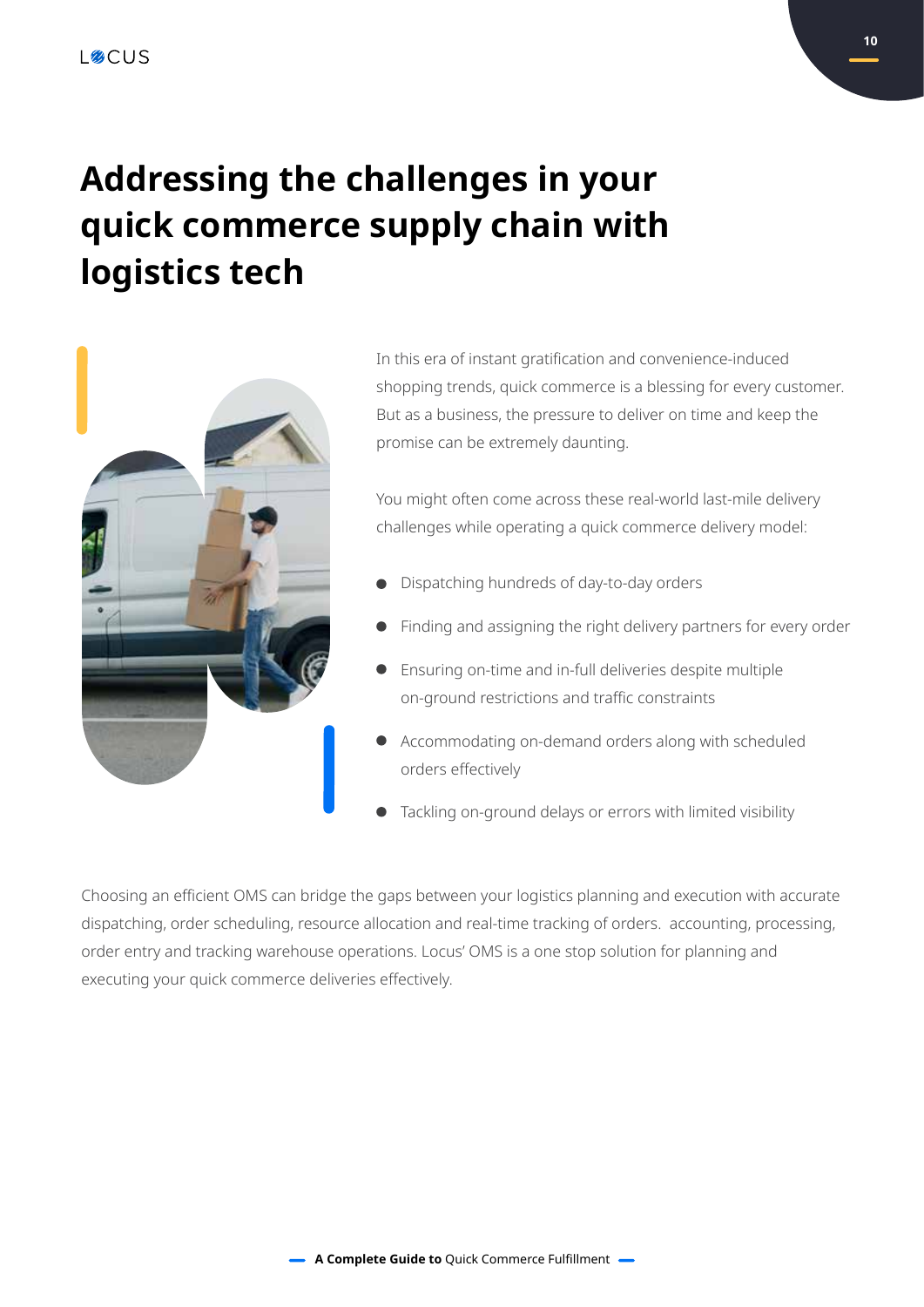| <b>Automated order planning</b><br>and execution | The biggest concern with quick commerce is attending to the<br>sheer volume of orders that flow in everyday. Who do you allocate<br>the task to, what is the best route to take to get to the customer<br>the fastest way? With the help of Locus' AI-driven logistics<br>planning, you can manage your day-to-day dispatches with ease.<br>DispatchIQ ensures timely order scheduling, resource allocation |
|--------------------------------------------------|-------------------------------------------------------------------------------------------------------------------------------------------------------------------------------------------------------------------------------------------------------------------------------------------------------------------------------------------------------------------------------------------------------------|
|                                                  | and route optimization. It manages the day-to-day dispatching of<br>hundreds of orders, making last-mile planning fast and efficient.                                                                                                                                                                                                                                                                       |
| <b>Finding convenient time slots</b>             | Locus' time-slot management system allows your logistics<br>managers to plan last-mile operations more systematically. It also<br>allows your customers to pick the most convenient time slots for<br>their deliveries or home service requests. This way, the customer<br>gets to determine his delivery experience in the last mile.                                                                      |
| <b>Real-time tracking of orders</b>              | Time is of essence in q-commerce and Locus' live visibility tool helps<br>in tracking orders in real-time and providing live status updates to<br>customers, improving supply chain visibility and keeping customers<br>satisfied. Live updates and predictive alerts keep logistics managers<br>on the top of ongoing deliveries and help avoid unexpected delays.                                         |
| <b>Personalizing customer</b><br>experience      | With Locus' advanced data analytics and insights, you can offer<br>customers better, more personalized delivery services. It also allows<br>decision-makers to stay on top of market trends.                                                                                                                                                                                                                |
|                                                  | Quick-commerce is bringing about a seismic shift in the<br>e-commerce industry and businesses will need to be up to the task<br>to keep up with market demands. Using an OMS solution to<br>optimize your last mile deliveries can help you ace the quick<br>commerce game and stay ahead of the curve.                                                                                                     |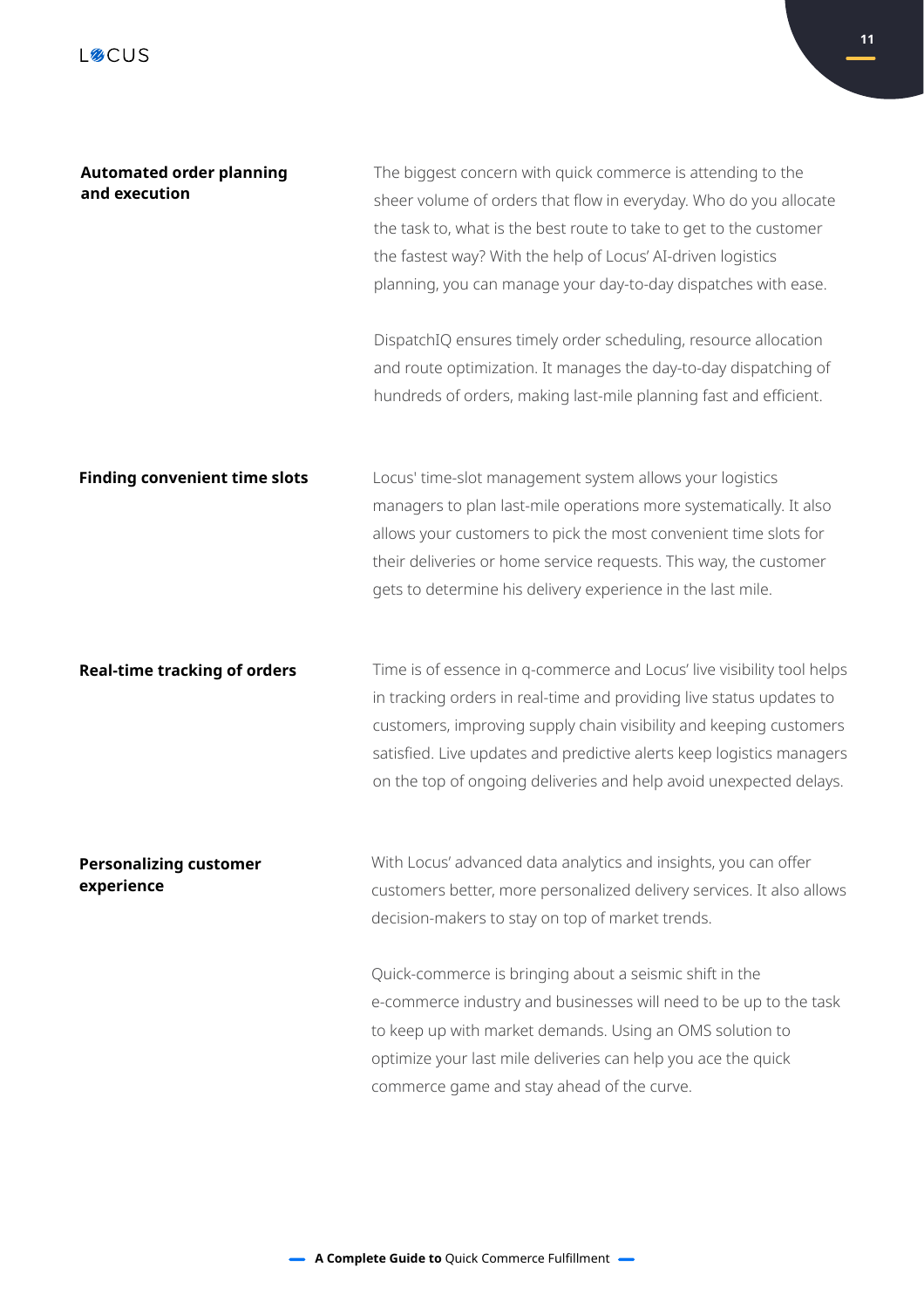

**Do you wish to optimize your quick commerce deliveries with AI-powered logistics tech?**

**Get in touch with our experts for a quick tour of our solutions**

### **References**

*Impact of the COVID-19 crisis on short- and medium-term consumer behavior*

*Consumer sentiment in the US during the coronavirus crisis | McKinsey*

*Amazon Prime Day 2021 analysis in charts.*

*Customer experience is everything: PwC*

*https://www.digitalcommerce360.com/article/us-ecom merce-sales/*

*What is Q-commerce? A Retailer Guide to Quick Commerce - Gofrugal*